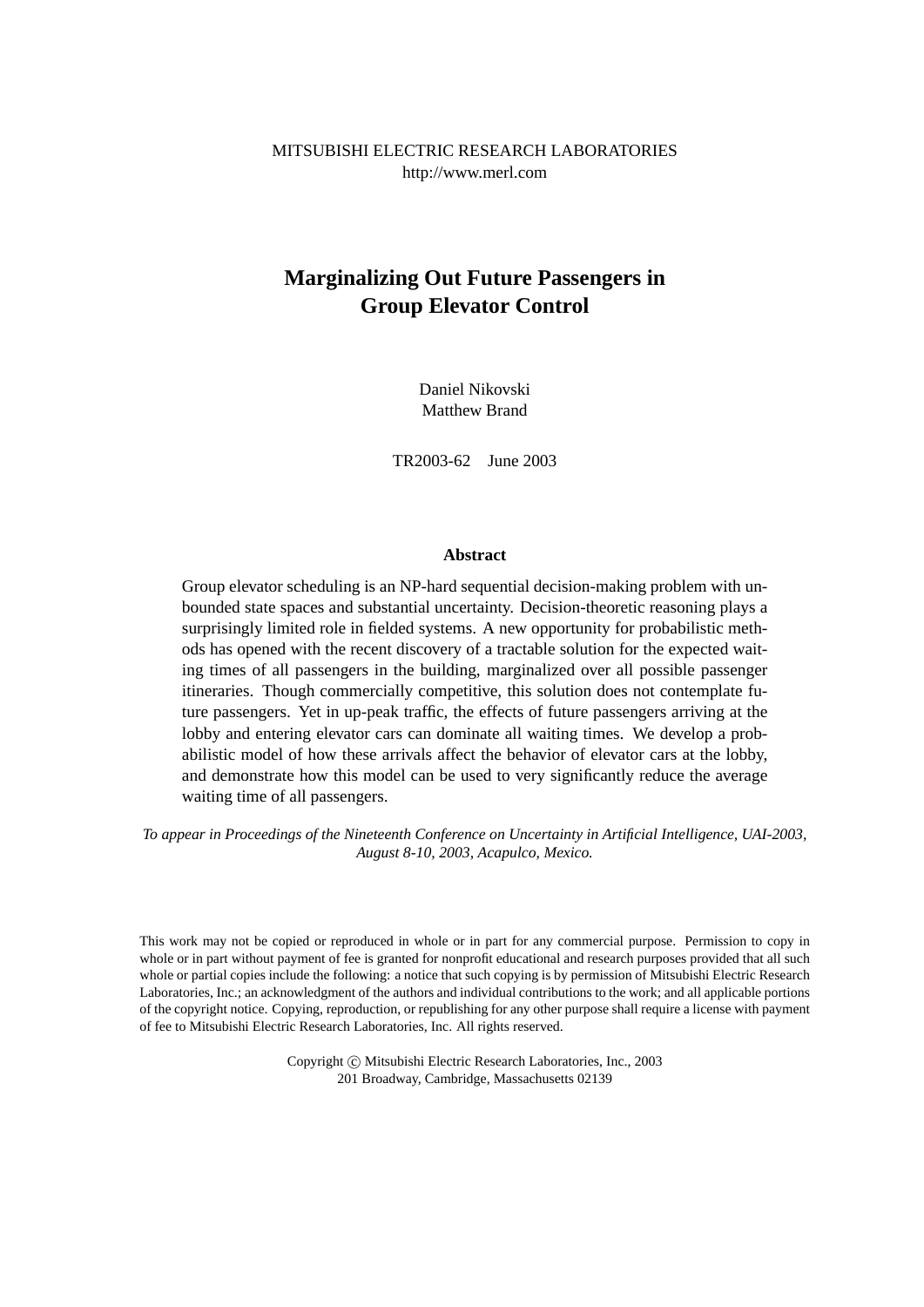Submitted June 2003.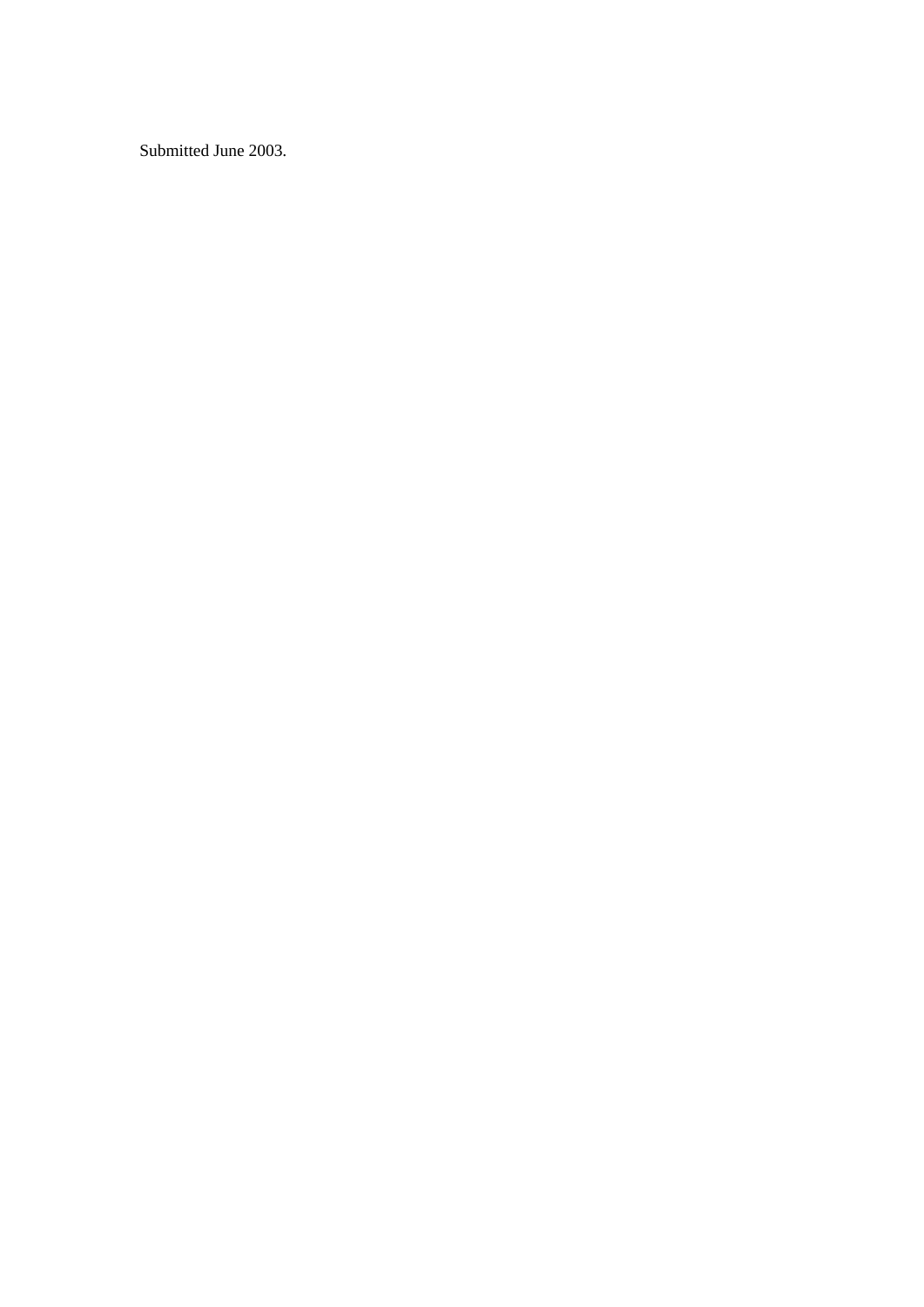## **Marginalizing Out Future Passengers in Group Elevator Control**

**Daniel Nikovski and Matthew Brand** Mitsubishi Electric Research Laboratories 201 Broadway, Cambridge, MA 02139, USA

nikovski@merl.com, brand@merl.com

#### **Abstract**

Group elevator scheduling is an NP-hard sequential decision-making problem with unbounded state spaces and substantial uncertainty. Decision-theoretic reasoning plays a surprisingly limited role in fielded systems. A new opportunity for probabilistic methods has opened with the recent discovery of a tractable solution for the expected waiting times of all passengers in the building, marginalized over all possible passenger itineraries [\[Nikovski and Brand,](#page-9-0) [2003\]](#page-9-0). Though commercially competitive, this solution does not contemplate future passengers. Yet in up-peak traffic, the effects of future passengers arriving at the lobby and entering elevator cars can dominate all waiting times. We develop a probabilistic model of how these arrivals affect the behavior of elevator cars at the lobby, and demonstrate how this model can be used to very significantly reduce the average waiting time of all passengers.

## 1 INTRODUCTION

Group elevator scheduling is a well-known hard industrial problem characterized by huge state spaces and significant uncertainty [\[Barney,](#page-9-0) [2003\]](#page-9-0). When a new passenger arrives and requests elevator service by pressing a hall-call button, the group controller must assign the passenger to an elevator car with the goal of minimizing his/her waiting time, as well as the waiting times of all existing and future passengers.

The stream of arriving passengers is a stochastic process, which introduces substantial uncertainty in decision making. Each passenger is described by three random variables: time of arrival, floor of arrival, and desired destination floor. All of these variables are sources of uncertainty that must be considered when deciding which car will service a newly arrived passenger.

It is helpful to classify passengers into several groups, according to the type of uncertainty they introduce into the decision-making process:

- 1. The newly-arrived passenger, whose arrival time and floor are known, but whose destination of travel is not known. In most elevator systems, only the desired *direction* of travel is known, as indicated by pressing one of two hall-call buttons.
- 2. Existing passengers who have already arrived, but have not boarded a car yet. Like the newly-arrived passenger, their respective arrival times, floors, and desired directions of travel are known, but their exact desired destination floors are uncertain.
- 3. Future passengers who have not arrived yet. Nothing about such passengers is certain, and only the stochastic parameters of their arrival process are known or can be estimated from data.

An assignment decision influences the waiting times of all three groups of passengers, so the uncertainty introduced by each of them has to be considered.

Ideally, a group elevator controller would compute the marginal costs of all possible assignments with regard to all sources of uncertainty before making a decision. Instead, due to the insurmountable computational complexity of this problem, the vast majority of commercial group elevator schedulers choose to ignore some or all of this uncertainty, typically resorting to heuristic methods.

The earliest schedulers used the simple heuristic principle of *collective group control*, under which a car stops to service the nearest call in its current direction of movement [\[Strakosch,](#page-9-0) [1998\]](#page-9-0). Such scheduling is very sub-optimal, and also very unpredictable. For this reason, collective control is considered unacceptable in several Pacific rim societies including Japan, where social norms dictate that passengers should be notified about which car would pick them up immediately upon requesting service.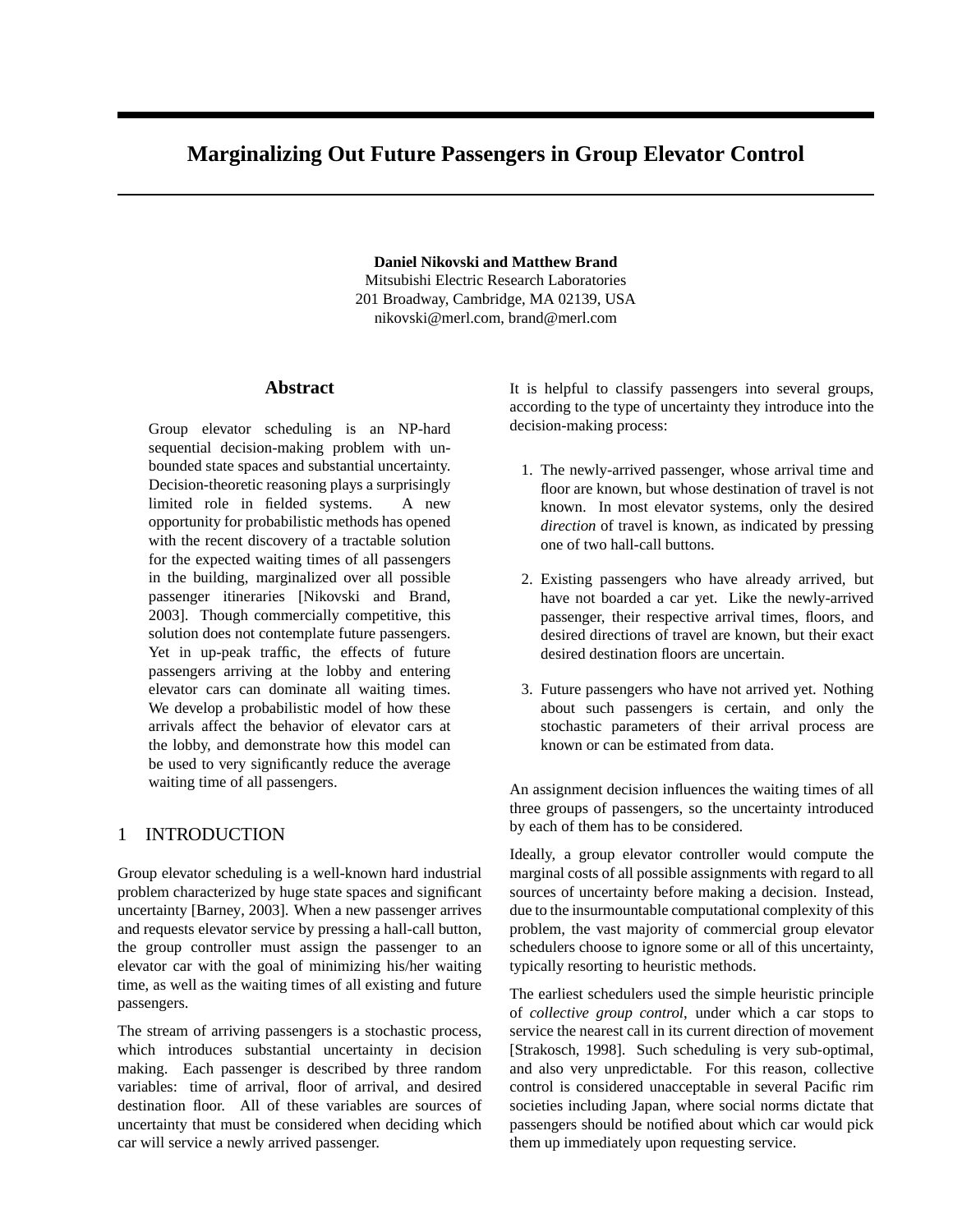Another group of algorithms is based on minimization of the remaining response time (RRT) for each passenger, defined as the time it would take for each existing passenger to be picked up by the car prescribed by the current schedule [\[Powell and Williams,](#page-9-0) [1992\]](#page-9-0). These algorithms focus on minimization of the waiting time of existing passengers only, and ignore altogether the effect of the current assignment on the waiting times of future passengers.

Within the algorithms based on RRT minimization, a further distinction can be made between those that ignore the uncertainty associated with the desired destination floors of existing passengers (ESA, FIM, DLB) [\[Powell](#page-9-0) [and Williams,](#page-9-0) [1992,](#page-9-0) [Bao et al.,](#page-9-0) [1994\]](#page-9-0), and those that can properly compute the expected RRT of each passenger with respect to this uncertainty (ESA-DP) [\[Nikovski and](#page-9-0) [Brand,](#page-9-0) [2003\]](#page-9-0). The uncertainty associated with future passengers, however, is an entirely different matter. Properly accounting for the effect of the current decision on the waiting times of all future passengers is an extremely complicated problem, for at least two reasons. First, uncertainty associated with future arrivals is much higher — not only is the exact destination floor unknown for future passengers, but also their arrival times and floors are unknown too. Second, the current decision potentially influences the waiting times of passengers arbitrarily far into the future, which makes the optimization horizon of the problem infinite.

In spite of the computational difficulties, ignoring future passengers often leads to very sub-optimal results. The current assignment affects the future trajectories of the cars, and influences their ability to serve future calls in minimal time. One particularly important situation that exemplifies this effect occurs in up-peak traffic — a regime where most passengers arrive at the lobby of the building and request service to one of the upper floors. Up-peak throughput is typically the limiting factor that determines whether an elevator system is adequate for a building.

Consider the following scenario: A hall call is made somewhere above the lobby, a single car has stopped at the lobby, and the controller decides that this is the optimal car to serve the current call, based only on the projected waiting times of *existing* passengers. If the lobby car is dispatched to serve the new call, the lobby remains uncovered and future passengers arriving there will have to wait much longer than if the car had stayed at the lobby. This short-sighted decision, commonly seen in conventional controller traces, has an especially severe impact in up-peak traffic, since the lobby quickly fills with waiting passengers while the car services the lone caller above.

Suppose, however, that there existed another car above the lobby, which could serve the current hall call almost as fast as the one at the lobby; assigning the new call to it would result in a small short-term loss in the waiting time of the passengers who have just arrived, but this loss is likely to be compensated by a much larger long-term gain in the waiting times of future passengers at the lobby. Thus, a controller that could take into consideration the waiting times of future passengers is likely to have an advantage over a greedy and short-sighted controller that ignores them.

Several methods have been proposed to account for the wait of future passengers, with varying success. Some controllers use fuzzy rules to identify situations similar to the one discussed above and make decisions that are more robust to future events [\[Ujihara and Tsuji,](#page-9-0) [1988\]](#page-9-0). This approach, however, has major disadvantages, such as the need to determine and encode the rules manually, as well as the often unintended manner in which fuzzy-rule inference interpolates between them.

Another approach to accounting for the wait of future passengers has been proposed by Crites and Barto, who recognized that group elevator scheduling is a sequential decision making problem and employed the Q-learning algorithm to asynchronously update the expected costs-togo (future passengers' waits) of all states of the elevator bank [\[Crites and Barto,](#page-9-0) [1998\]](#page-9-0). They dealt with the huge state space of the system by means of a neural network which compactly approximated the costs-to-go of all states. Their approach is well founded in decision theory and holds significant promise, but its computational demands render it completely impractical for commercial systems. It took 60,000 hours of simulated elevator operation for the algorithm to converge for a single arrival profile, and the resulting reduction of waiting time with respect to other much faster algorithms was only 2.65%, which does not justify its computational costs. Crites and Barto only reported experiments for one down-peak traffic profile and made no comments on other traffic regimes; due to the computational costs, experimentation in varied up-peak regimes is not practical.

In contrast to these labor-intensive and computationally expensive methods, we propose a decision-theoretic approach to choosing the optimal car assignment with respect to both existing and future passengers in up-peak traffic. While it makes some simplifying assumptions of its own, it provides quantitative estimates of the trade-off between waiting times of existing and future passengers, so that a rational scheduling decision can be made. The resulting algorithm is fast and clearly outperforms the state of the art, typically reducing passenger waits by 5% to 55%.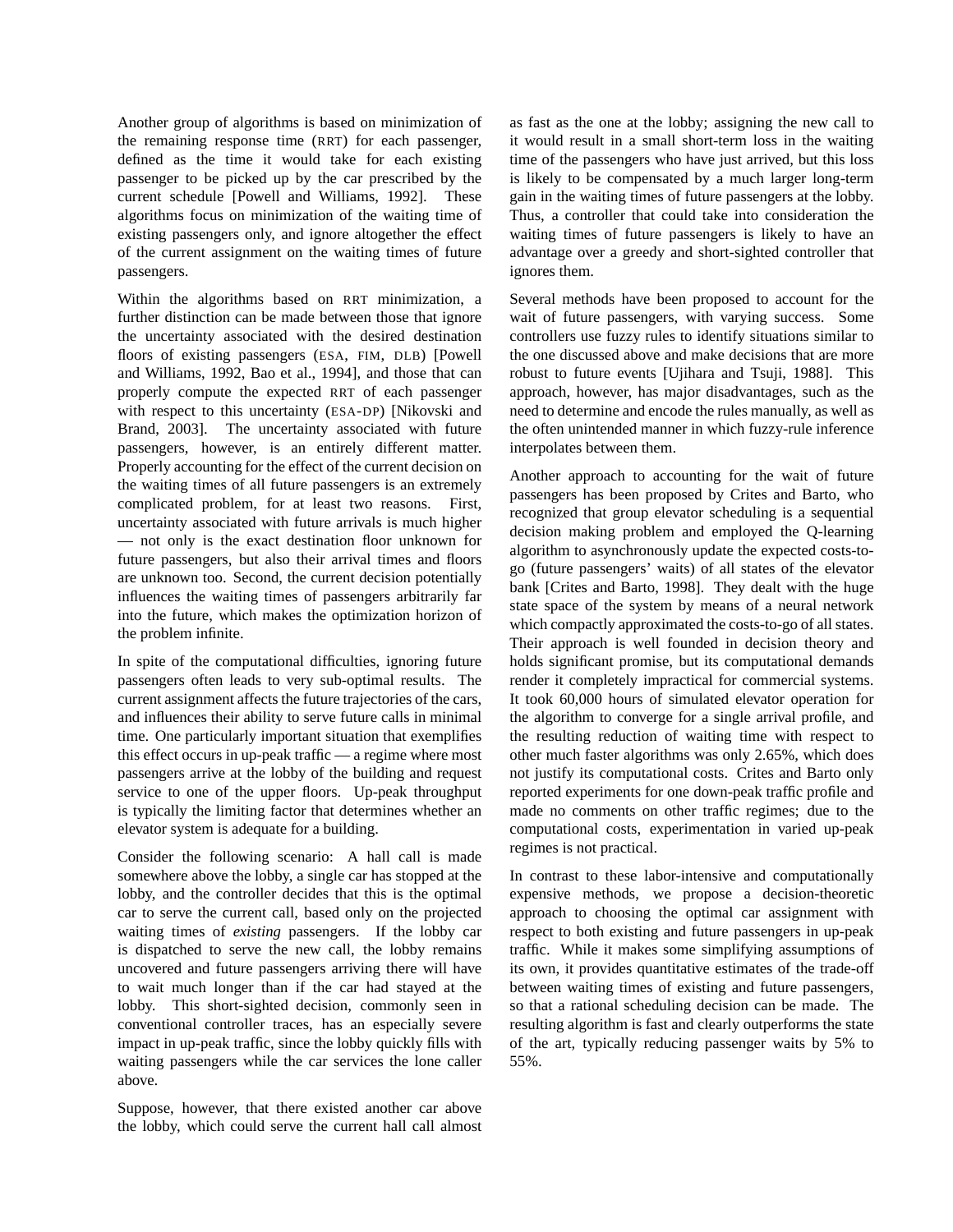## 2 WAITS OF FUTURE PASSENGERS

In typical up-peak traffic, between 80% and 95% of all future passengers arrive at the lobby. The waiting times of these lobby arrivals is the dominant component in the overall waiting time of future passengers, and the current decision of the scheduler should primarily attempt to minimize the wait at the lobby. Hence, we will begin with the simplifying assumption that *all* future passengers will arrive at the lobby. The effect of unmodelled abovelobby future arrivals will shorten the time-horizon in which predicted waits are accurate; this will be explicitly worked into the calculations later as a discounting factor.

Under the lobby-arrivals-only assumption, it can be seen that the current decision of the scheduler affects the waiting times of future passengers only through the future landing times of cars at the lobby. Calculating these landing times effectively marginalizes out individual future lobby passengers. The optimal strategy to service lobby passengers is to send all cars to the lobby immediately after they have completed servicing their prior commitments to existing passengers. For a building with *C* shafts, define a *lobby landing pattern* to be an array of times  $\mathbf{T} \doteq [T_1, T_2, \cdots, T_C], T_j \ge 0$ , where  $T_j$  is the arrival time of car  $j = 1..C$  at the lobby after it has delivered all of its assigned passengers. Since there is uncertainty about the destinations of passengers currently assigned to a car but not yet boarded, the landing pattern **T** is a (vector-valued) random variable with a probability distribution  $P(T)$ ,  $T \in$ *T* over the space of all possible landing patterns *T* .

Ideally, the scheduler should compute the expected waiting time  $V(T)$  for each possible landing pattern  $T \in \mathcal{T}$ , and take the expectation of that time with respect to the probability distribution *P*(**T**):

$$
\langle V(\mathbf{T}) \rangle = \int_{\mathbf{T} \in \mathcal{T}} P(\mathbf{T}) V(\mathbf{T}) \, d\mathbf{T}.
$$
 (1)

The integral gives the exact estimate of the waiting times of lobby passengers under the lobby-arrivals assumption, but it is not computable because the probability distribution *P*(**T**) can only be known through explicit enumeration of all (countably infinite) possible future scenarios via simulation. Even if there were an analytic form for  $P(T)$ , the size of the (finite) space  $T$  of all possible landing patterns is huge; integrating over it is not practical computationally. Instead, we will use as a substitute the landing pattern consisting of the individual *expected* arrival times of each car  $\bar{\mathbf{T}} = [\bar{T}_1, \bar{T}_2, ..., \bar{T}_C] = [\langle T_1 \rangle, \overline{\langle T_2 \rangle}, ..., \langle T_C \rangle],$ and will employ the approximation  $\langle V(\mathbf{T}) \rangle \approx V(\langle \mathbf{T} \rangle) =$ *V*( $\mathbf{\bar{T}}$ ). Note that the equality  $\langle \mathbf{T} \rangle = \mathbf{\bar{T}}$  is true because each of the components  $\mathbf{T}_j$ ,  $j = 1..C$ , is an independent random variable whose uncertainty depends only on the probability distribution over the destinations of passengers assigned to car *j*. For the same reason, we may expect the approximation itself to be quite good on average.  $V(\bar{T})$ can be tractably computed using the recently introduced ESA-DP (empty the system via dynamic programming) algorithm [\[Nikovski and Brand,](#page-9-0) [2003\]](#page-9-0), which efficiently computes the exact expected arrival time of each car  $\bar{T}_i$ (with respect to its current passenger pick-up commitments and their uncertain destinations).

So far we have considered the arrival patterns **T** and **T** as functions of a *fixed* existing assignment of passengers to cars. However, the current decision of the controller namely to which car the current hall call should be assigned—changes this assignment: Since the controller has a choice between *C* cars, there are *C* possible resulting assignments and hence *C* possible distributions over landing patterns. If we want to employ the approximation discussed above, we need the expected landing pattern  $\bar{\mathbf{T}}(i) = [\bar{T}_{i1}, \bar{T}_{i2}, \cdots, \bar{T}_{iC}], i = 1..C$ , which would occur if the current call is assigned to car *i*. The meaning of each entry  $\bar{T}_{ij}$  is the expected landing time of car *j* if the current hall call is assigned to car *i*.

Once the matrix of *C* landing patterns is built, the expected cumulative waiting time of lobby passengers corresponding to each of the *C* landing patterns (rows of the matrix) can be computed. We now develop a procedure for computing the cumulative waiting time of future lobby passengers as a function of any landing pattern  $\mathbf{T} = [T_1, T_2, \cdots, T_C]$ .

Since the waiting time of future lobby passengers at the lobby is invariant with respect to the particular order of car arrivals (e.g., it makes no difference whether car 2 arrives in 10 seconds and car 3 arrives in 50 seconds, or vice versa, since both will be empty in up-peak traffic), we assume that the landing pattern **T** is already sorted in ascending order:  $0 \leq T_1 \leq T_2 \leq \ldots \leq T_C$ . Under this assumption, we define  $V^0$ (T) to be the expected cumulative waiting time of all future lobby passengers within the time interval  $t \in [0, T_C]$ :

$$
V^{0}(\mathbf{T}) \doteq \int_{0}^{T_{C}} n(t)dt, \qquad (2)
$$

where  $n(t)$  is the expected number of people waiting to be picked up at the lobby at time *t*.

Before presenting the computational procedure, we will discuss the need to introduce exponential discounting of future waiting times because of a bias in the predicted landing times. The bias is due to our approximating assumption that no future arrivals above the lobby will occur before the end of the landing pattern. In reality, such calls do occur, albeit infrequently; since they have to be accommodated by the cars in service, these cars will be delayed in reaching the lobby. Thus the landing times estimated by the ESA-DP algorithm may underestimate the actual times, very modestly for near-future predictions and significantly for far-future predictions.

A standard method to discount estimates far into the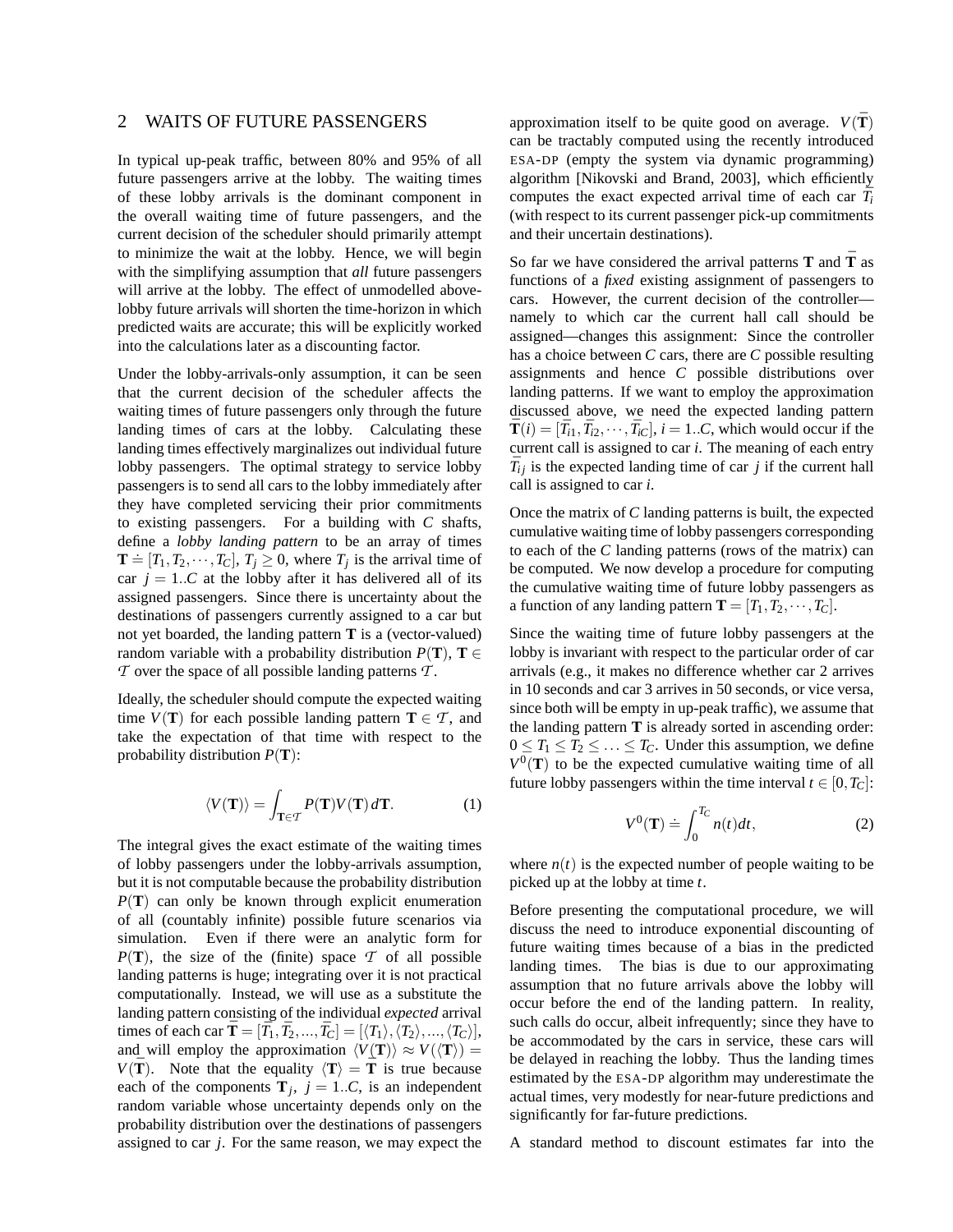<span id="page-5-0"></span>future is to multiply them by  $exp(-\beta t)$ , where  $\beta > 0$  is a discounting factor [\[Bertsekas,](#page-9-0) [2000\]](#page-9-0). Similarly to the case above, we define the expected *discounted* cumulative waiting time of lobby passengers to be

$$
V^{\beta}(\mathbf{T}) \doteq \int_0^{T_C} e^{-\beta t} n(t) dt.
$$
 (3)

Consider splitting the interval  $[0, T_C]$  into *C* different intervals  $[T_{i-1}, T_i]$ ,  $i = 1..C$  (setting  $T_0 = 0$ ). On first consideration, it would seem that the expected number of people waiting at time  $t \in [T_{i-1}, T_i]$  is proportional to the time elapsed since the last time a car visited the lobby  $(T<sub>i-1</sub>)$ . If we model that arrival of lobby passengers as a Poisson process with rate  $\lambda$ , the expected number of people waiting is simply  $n(t) = \lambda(t - T_{i-1})$ , and the integral above splits into *C* easily evaluable parts. (We assume here that cars pick up instantly all people they find waiting at the lobby, since load times are very small relative to wait times).

Unfortunately, this reasoning ignores the fact that if car *i* reaches the lobby and finds it empty, it will not depart immediately (at its arrival time  $T_i$ ), but will wait at the lobby until the next future passenger arrives and boards. Furthermore, this approach cannot handle a very important special case: If there are already *j* cars at the lobby at time  $t = 0$ , the first *j* passengers will not wait at all — each will immediately board a waiting car and ride up, with little or no waiting time. The significant but speculative savings in this scenario must be balanced against the real cost of not using those cars to service known passengers above the lobby. In order to quantify these savings, we must accurately model the behavior of elevator cars at the lobby.

## 3 A SEMI-MARKOV SYSTEM MODEL

In order to correctly estimate the waiting times of lobby passengers given the actual behavior of cars when they find nobody waiting at the lobby, we employ a semi-Markov chain whose states and transitions describe the behavior of landing lobby cars in response to passenger traffic at the lobby.

A semi-Markov chain consists formally of a finite number of states  $S_i$ ,  $i = 1..N_S$ , average momentary costs  $r_{ij}$ , expected transition times  $\tau_{ij}$ , and probabilities  $P_{ij}$  of the transitions between each pair of states  $S_i$  and  $S_j$ , and an initial distribution  $\pi(S_i)$  which specifies the probability that the system would start in state  $S_i$  [\[Bertsekas,](#page-9-0) [2000\]](#page-9-0). Furthermore, each semi-Markov chain contains an embedded fully-Markov chain evolving in discrete time, whose cumulative transition costs  $R_{ij}$  are defined as  $R_{ij} = \tau_{ij} r_{ij}$ , and all transitions are assumed to occur within a unit of time.



Figure 1: Grid structure for the embedded semi-Markov chain for a building with four shafts. Row *i* of the model contains all possible states of the system just after car *i* has arrived at time  $T_i$  and has picked up all passengers that might have been waiting at the lobby. (Note that the vertical time axis is not drawn to scale.) Only transitions shown in bold arrows have non-zero costs; the costs of all other transitions are zero. Transitions labeled with  $n+$  are taken when *n or more* new passengers arrive.

The states in the semi-Markov chain used for our problem are labeled by the triple  $(i, j, m)$ , where *i* is the number of cars that have yet to arrive at the lobby, *j* is the number of cars currently at the lobby waiting for passengers, and  $m = C - i - j$  is the number of cars already departed from the lobby. Accordingly, we place the states of the semi-Markov chain in a two-dimensional grid (matrix), whose element  $S_{im}$  corresponds to state  $(i, j, m)$  (figure 1). Row *i* of the model matrix contains all possible states of the system immediately after car *i* has arrived at time *T<sup>i</sup>* and has picked up all passengers that might have been waiting at the lobby at that time.

We will first provide a solution for the generic situation represented by this model, namely when no cars are present at the lobby at the current decision time  $(T_1 > 0)$ , and later extend the solution to the case when some cars are currently parked at the lobby. For the generic case, the starting state of the chain is the state  $(C,0,0)$ , i.e., all  $C$ cars have yet to arrive at the lobby. The terminal states are those in the bottom row of the model, when all *C* cars have already landed, and depending on how many passengers have arrived in the interval  $t \in [0, T_C]$ , either all cars have departed with passengers on board (state (0,0,*C*)), or some cars are still present at the lobby (states  $(0, j, C - j)$  for some  $j > 0$ ).

Each state  $(i, j, m)$  in the rows above the bottom one  $(i > 0)$ , where  $j = C - i - m$ , can transition to two or more successor states, depending on exactly how many new lobby passengers would arrive during the time interval  $t \in [T_i, T_{i+1}]$ . For example, the chain would transition from state  $(4,0,0)$  to state  $(3,1,0)$  only if no new passengers arrive by time  $T_1$ , and will transition to state  $(3,0,1)$  if one or more passengers arrive by that time. Each of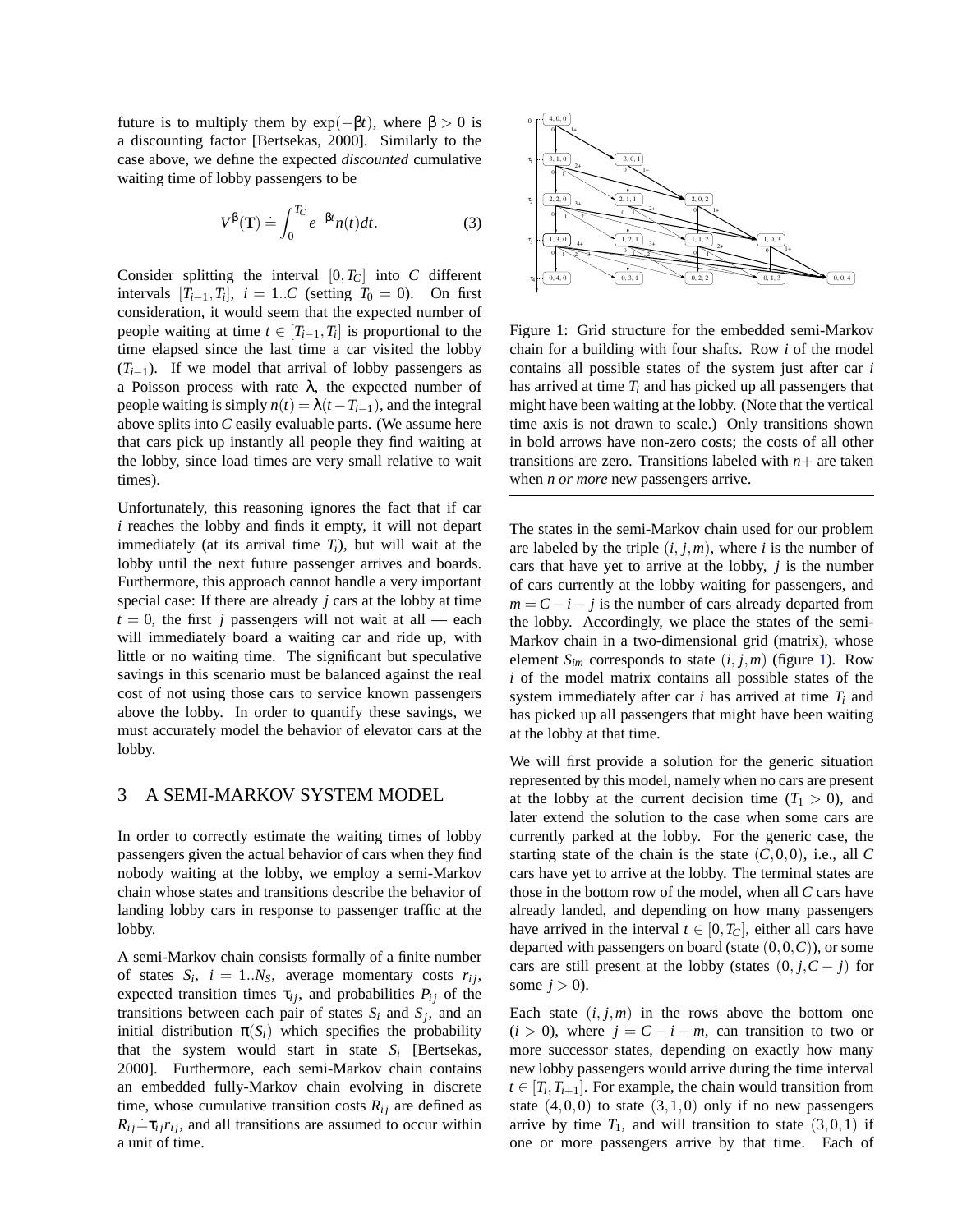the transitions in figure [1](#page-5-0) is labeled with the number of passengers that should arrive if this transition is to be taken.

The time to complete each transition is readily determined to be the interval  $\Delta T_i = T_i - T_{i-1}$  between two car arrivals. The probability of each transition is also easy to compute, since it is equal to the probability that a particular number of people would arrive within a fixed interval from a Poisson process with arrival rate  $\lambda$ . Thus, the probability  $p(x)$  that exactly *x* people would arrive in time  $\Delta T_i$  is  $p(x) = (\lambda \Delta T_i)^x e^{-\lambda \Delta T_i}/x!$ . For transitions labeled with an exact number of arriving passengers, this formula can be used directly. For transitions labeled with  $n+$ , meaning that they are taken when *n* or more new passengers arrive, the probability of the transition is the complement to one of the sum of the probabilities of all remaining outgoing transitions from this state:  $p(n+) = 1 - \sum_{x=0}^{n-1} p(x)$ .

Computing the cost of transitions labeled with an exact number of passengers is trivial: Since the number of arriving passengers is less than or equal to the number of cars available at the lobby, none of these passengers would have to wait and the cost of the corresponding transitions is zero. Computing the cost of the last (rightmost) transition from each state, shown in bold in figure [1,](#page-5-0) however, is quite involved. Such a transition corresponds to the case when *n* or more people would arrive at the lobby, while only *n*−1 cars are present there. The computation has to account for the fact that if *x* new passengers arrive, and  $x \ge n$ , the first *n* − 1 of them would each take a car and depart without waiting, and only the remaining  $x - n + 1$  people would have to wait.

Figure [1](#page-5-0) shows that for any state *Sim* of the grid, as defined above, and  $j = C - i - m$ , the transition shown in bold is taken when more than *j* people arrive, i.e.,  $n = j - 1$ . Hence, if that transition is taken and *x* new passengers arrive, only the last  $x - j$  of them would have to wait. In other words, if *x* passengers have appeared within some time *t*, the differential (momentary) cost *rim*at that time would be  $x - j$ .

Since such a transition covers the cases when some number of passengers greater than *j* would appear, and this number could theoretically be arbitrarily large even in a finite time interval, the expected cost of the transition would be a weighted sum over all possible numbers of arrivals *x*, from  $j + 1$  to infinity, and the weights would be the probabilities that *x* arrivals would occur, as given by the Poisson distribution. In addition, the differential costs at time *t* should be discounted by a factor of  $exp(-\beta t)$ , as discussed previously. This reasoning yields the following expression for the expected discounted cumulative waiting time  $R_{im}^{\beta}$  of lobby passengers during the last transition out of state  $S_{im}$ , with  $j = C - i - m$ .

$$
R_{im}^{\beta} = \int_{T_{C-i}}^{T_{C-i+1}} e^{-\beta t} \sum_{x=j+1}^{\infty} \frac{[\lambda(t - T_{C-i})]^x e^{-\lambda(t - T_{C-i})}}{x!} (x - j) dt.
$$
 (4)

After a change of integration variables, simplification, and splitting of the integral into two parts according to the two components of the difference  $x - j$ , the expression for the  $\text{cost evaluates to } R_{im}^{\beta} = e^{-\beta T_{C-i}} [F(\Delta T_{C-i+1}) - F(0)], \text{where}$ we make use of the function

$$
F(t) = \sum_{x=0}^{j} \lambda^{x} e^{-(\lambda+\beta)t} (x-j) \sum_{l=0}^{x} \frac{t^{x-l}}{(x-l)!(\lambda+\beta)^{l+1}} + \frac{(\beta j - \beta\lambda t - \lambda)e^{-\beta t}}{\beta^{2}} + c_{0}
$$
(5)

for some arbitrary, but fixed integration constant  $c_0$ , which we set to zero for computational convenience. Certainly, the above function is valid only when at least some discounting is used ( $\beta > 0$ ); when  $\beta = 0$ , the cost evaluates to

$$
R_{im}^{0} = G(\Delta T_{C-i+1}) - G(0),
$$
\n(6)

for

$$
G(t) = \sum_{x=0}^{j} \lambda^{x} e^{-\lambda t} (x - j) \sum_{l=0}^{x} \frac{t^{x-l}}{(x-l)! \lambda^{l+1}} + \frac{\lambda}{2} t^{2} - jt + c_{0}.
$$
\n(7)

Once all costs and probabilities of the semi-Markov model have been computed as described above, the cumulative cost (wait) incurred by the system if it starts in any of the model states can be computed efficiently by means of dynamic programming, starting from the bottom row of the model and working upwards. Since the states in the bottom row are terminal and mark the end of the landing pattern, we set their costs-to-go to zero, i.e., we are not interested in the amount of passenger wait accumulated after the last landing.

Once the costs-to-go of all states are known, we can read off the cumulative waiting time for the whole landing pattern **T** from the initial state of the model. In the generic case, when no cars are present at the lobby at time  $t = 0$ , the initial state is always  $(C, 0, 0)$ . The special case when *l* cars are present at the lobby at time  $t = 0$ can be handled just as easily — in this case, the starting state is (*C*−*l*,*l*,0), and the expected discounted cumulative wait for the whole landing pattern is the cost-to-go of this starting state  $(S<sub>C−l,0</sub>)$ . This eliminates the need to handle this special case separately from the generic one.

#### 4 COMBINING ESTIMATES

The algorithm described above provides estimates  $V_i^{\beta}$  $\frac{1}{i}$  $\frac{1}{i}$  $V^{\beta}(\mathbf{T}_i)$  of the expected cumulative discounted waiting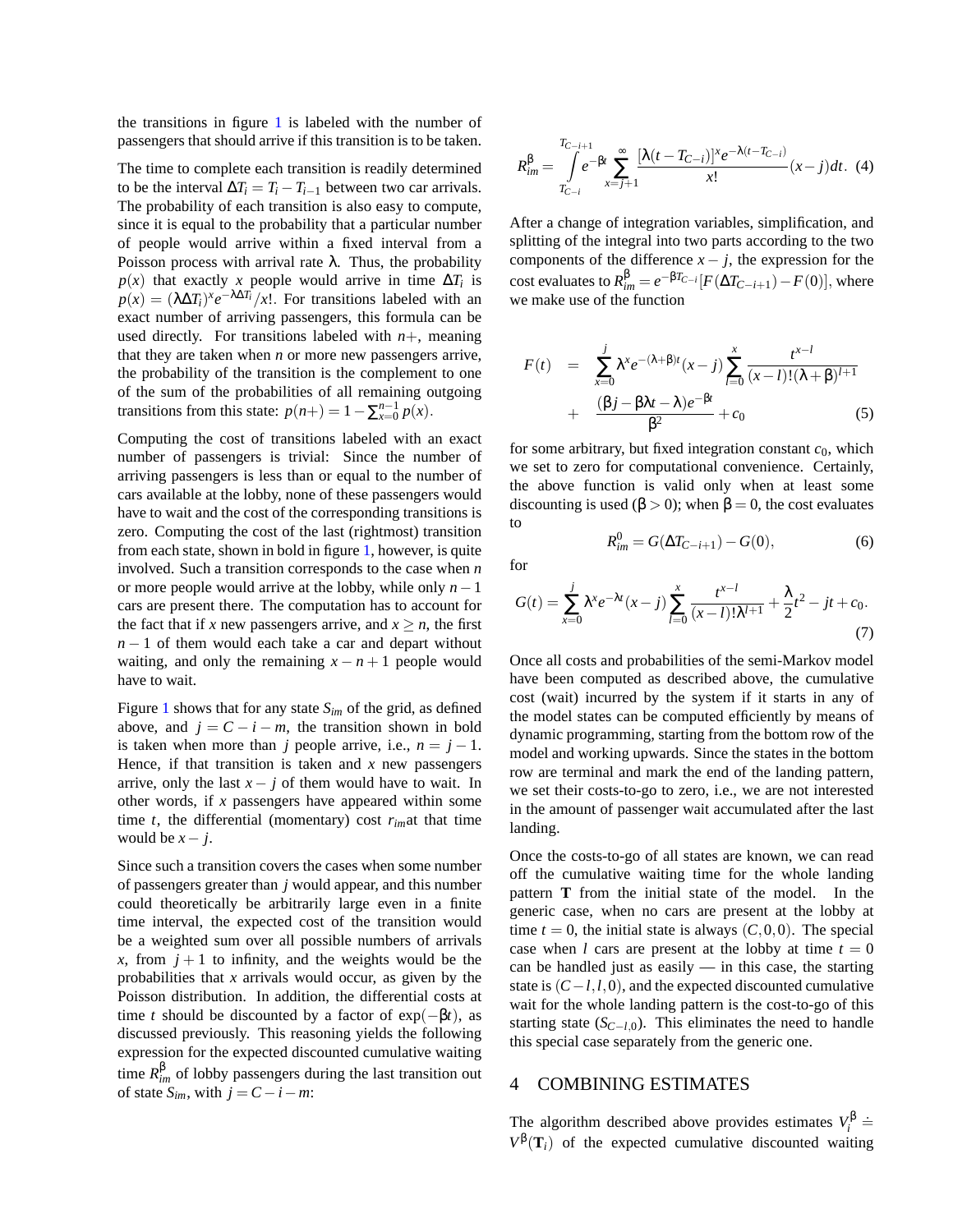time of *future* lobby passengers, based on each of the *C* landing patterns  $\mathbf{T}_i$  resulting from the decision to assign the current hall call to car  $i, i = 1..C$ . Simultaneously, the ESA-DP algorithm [\[Nikovski and Brand,](#page-9-0) [2003\]](#page-9-0) gives exact estimates *W<sup>i</sup>* of the cumulative non-discounted waiting time of all *existing* passengers of all cars, including the one(s) that signaled the current hall call, if this call is assigned to car  $i$ ,  $i = 1...C$ . In order to arrive at an optimal decision balancing the wait of both existing and future passengers, the two sets of values  $V_i^{\beta}$  $V_i^{\text{p}}$  and  $W_i$  have to be combined in an appropriate manner.

There are significant differences between these two measures: The cumulative waiting time of existing passengers  $W_i$  is not discounted, while the cumulative waiting time of future passengers is discounted. Furthermore, the objective of the scheduling algorithm is to minimize the *average* waiting time, and not the *cumulative* waiting time over some interval — the two measures are interchangeable for the purposes of optimization only when the time intervals for all possible decisions are equal. Since this is not the case (in general, the landing patterns for different cars do not have the same duration), the scheduling algorithm would have to obtain average waiting times from their cumulative counterparts.

Obtaining the average waiting time of existing passengers  $\overline{W}_i$  from the cumulative waiting time  $W_i$  is trivial — the number *N* of currently waiting passengers is always known by the controller and does not depend on the candidate car number *i*, so  $\overline{W}_i = W_i/N$ . On the other hand, obtaining the average waiting time of future passengers  $\overline{V}_i$  from the cumulative discounted waiting time *V* β  $i^p$  over the duration of a landing pattern is not as obvious. The duration *T<sup>C</sup>* of the landing pattern is known, and if the arrival rate at the lobby is  $\lambda$ , the expected number of arrivals within  $T_C$  time units is  $λT_C$ . However, dividing *V<sub>i</sub>* by  $λT_C$  is meaningless, because *V*<sup>*i*</sup> has been discounted at a discount rate β.

Instead, we can think of the discount factor  $exp(-\beta t)$  as an averaging weight for time  $t$ . If  $n(t)$  is the expected momentary number of people waiting at time *t* as reflected in the costs of the Markov model,

$$
V_i^{\beta} = \int_0^{T_C} e^{-\beta t} n(t) dt
$$
 (8)

has the meaning of expected *cumulative* weighted number of people waiting during the interval [0,*TC*]. Therefore the quantity

$$
\overline{n} = \int_0^{T_C} e^{-\beta t} n(t) dt / \int_0^{T_C} e^{-\beta t} dt \tag{9}
$$

is the expected *average* number of waiting people within this interval, properly normalized by the sum (integral) of all weight factors. Furthermore, Little's law specifies that  $\bar{n} = \lambda \bar{V}_i$  [\[Cassandras and Lafortune,](#page-9-0) [1999\]](#page-9-0), which finally yields the time-normalized expected wait of future

passengers:

$$
\overline{V}_i = V_i^{\beta} \beta / (\lambda - \lambda e^{-\beta t}). \tag{10}
$$

Having obtained comparable estimates  $\overline{W}_i$  and  $\overline{V}_i$  of the waiting times of existing and future passengers, they have to be combined into a single performance criterion, for example by means of a single weight  $0 \le \alpha \le 1$ , such that the performance criterion would be  $\alpha \overline{W}_i + (1 - \alpha) \overline{V}_i$ . The balance between present and future waits depends on how quickly the system can free itself of present constraints by delivering passengers. Thus the optimal value of  $\alpha$ is ultimately an empirical question, depending mostly on the physical performance of the elevator system. In our experiments, we found that values of  $\alpha$  within the interval [0.1,0.3] stably produced the best results, regardless of the height of the building and number of shafts.

The resulting algorithm, which uses a weighted average of ESA-DP's estimates  $\overline{W}_i$  and the look-ahead estimates  $\overline{V}_i$ , will be called ESA-DP-LA (ESA-DP with Look-Ahead). It is invoked at each passenger's arrival, and its only parameter is the current arrival rate  $\lambda$ , of which empirical estimates are computed and maintained in most modern elevator scheduling systems [\[Amano and Masude,](#page-9-0) [2002\]](#page-9-0). The complexity of evaluating the look-ahead estimates  $\overline{V}_i$  is  $O(C^2)$ , and since the number of cars *C* is always small, the computational time for producing these estimates is negligible with respect to that necessary for computing the expected waits of current passengers  $\overline{W}_i$  and expected landed patterns  $\mathbf{T}_i$  by means of the original ESA-DP algorithm.

#### 5 EXPERIMENTS

The ESA-DP-LA algorithm was compared to a conventional method for supervisory group control in a detailed simulator. The conventional controller's basic strategy is to identify a likely path for each car given its commitments, then make a new passenger-to-car assignment that minimizes the round-trip time of all cars along their likely itineraries. Recently fielded systems by a number of market-leading manufacturers generally operate on the same principle [\[Barney,](#page-9-0) [2003\]](#page-9-0), although the matter is partly shrouded by trade secrets.

The algorithms were tested on various buildings with height of 8, 15, 20, and 30 floors, served by either 3, 4, 5, 6, 7, or 8 elevator shafts, whose cars were moving at a speed of 3 m/s. Each floor in these buildings was 4m tall, except for the lobby, which was 5m tall.

Each trial consists of a 1 hour simulation with passenger traffic of randomly generated traffic, using a unique random seed. Both algorithms see the same exact traffic. The performance of the two algorithms was tested under arrival rates ranging from 100 arrivals per hour up to the point where average waiting time exceeded one minute. Such a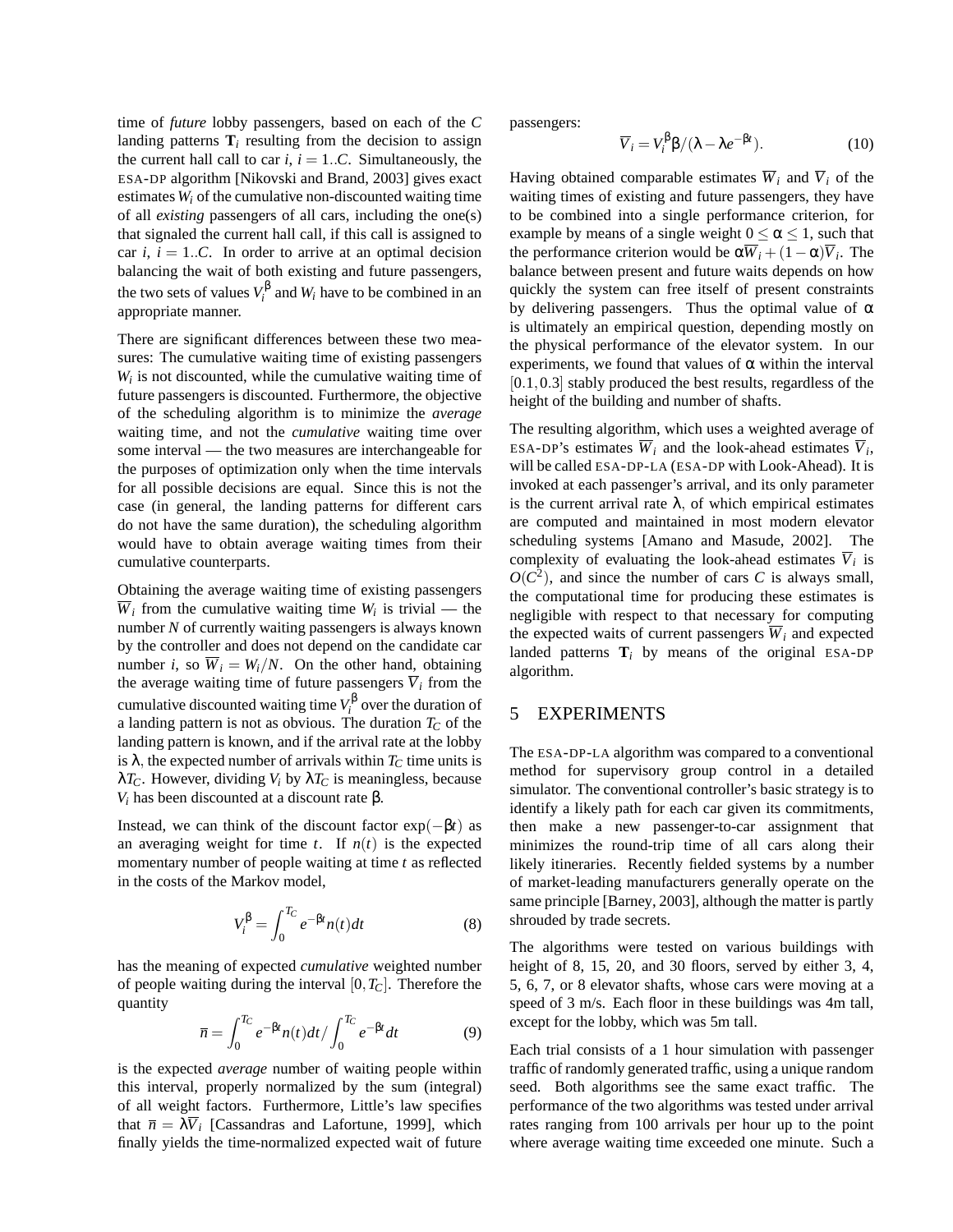

Figure 2: Waiting times of the ESA-DP-LA scheduler plotted against waiting times of the conventional scheduler in identical scenarios, in seconds. Each dot represents an average over 50 hours of simulation in a specific building type and arrival rate. Dots below the diagonal represent cases when ESA-DP-LA achieves lower waiting time than the conventional scheduler, and vice versa for dots above the diagonal. The right axis (speed-up) shows percentage reduction in waiting times.

point is reached at different rates for different buildings and number of shafts in the elevator group.

The experiments explored the case of mixed up-peak traffic. In office buildings this is the most demanding traffic regime, combining maximal arrival rates and uncertainty in passenger destinations. Most (80%) of the traffic originated at the lobby and was directed approximately evenly to the upper floors, while the remaining 20% of the traffic was between floors other than the lobby. The results are plotted in figure 2, and indicate that the algorithm significantly reduces waiting time with respect to the conventional algorithm, with savings in the range of 5%-55%.

As noted, the ESA-DP-LA algorithm is parametrized by the mixing coefficient  $\alpha$  and the discounting rate β. Their values were determined experimentally for each building type in "fitting trials" generated from one set of random seeds. We took care to ensure that the "test trials" graphed in figure 2 are generated from a different set of seeds. In general, the performance of ESA-DP-LA on the two sets of seeds is similar—average wait times differ by roughly one second. Performance is also robust to  $\pm 50\%$  changes in  $\alpha$ and β, but larger changes can add more than 10 seconds to the average ESA-DP-LA wait time.

This robustness is illustrated in figure [3](#page-9-0) for one specific building (15 floors and 6 shafts). The graph in figure [3](#page-9-0) depicts the experimental dependency of passenger waiting times on the value of the discounting parameter  $\beta$ , for a fixed value of the mixing paramter  $\alpha = 0.2$ , and two

separate sets of 49 random-number seeds. Overall, for both sets, the minimum waiting times tend to be achieved in the same specific interval  $0.015 < \beta < 0.025$ . Values much less than  $\beta = 0.015$  clearly result in poor performance if too little or no discounting is used, waiting times can increase by up to 7 seconds for this particular building, and by more for other buildings. This can be attributed to the relatively fast rate at which landing-pattern estimates become imprecise. When larger discounting rates are used  $(\beta > 0.025)$ , performance worsens as well, but at a slower rate. (Ultimately, for very large values of the discounting parameter, e.g.  $\beta > 2$ , the decisions of ESA-DP-LA become identical to those of ESA-DP.) This shows that it is safer to err in the direction of more discounting than in the direction of less discounting.

Figure [3](#page-9-0) also shows that, in general, it is not possible to find experimentally the exact "best" value for the discounting parameter. The optimization surface is fairly noisy even when relatively many random-number seeds are used, and gradient-descent search is very hard to apply. Furthermore, waiting times between fitting and testing trials differ by approximately one second, so it is not feasible to achieve better accuracy than that. What is important in practical terms is that this residual variation is much smaller than the overall improvements in waiting times achieved by ESA-DP-LA with respect to ESA-DP. This effect is shown is Figure [4,](#page-9-0) where waiting times of ESA-DP-LA are plotted vs. those of ESA-DP. Improvements are smaller than when compared to a conventional scheduler, reflecting the advantage ESA-DP already had with respect to the conventional algorithms, but they are still very significant. More importantly, these improvements can be attributed only to the look-ahead policy.

It is also instructive to interpret the experimentally obtained value for the discounting parameter β as a measure of how far into the future the scheduler looks ahead. Since  $\tau = 1/\beta$ is the time when future waits are discounted *e* times, the value of  $\tau$  can be assumed to be the effective horizon of the scheduler. The interval  $0.015 < \beta < 0.025$  corresponds to horizon of  $40 < \tau < 67$  seconds, which is on the order of one round trip of an elevator car. This is consistent with our expectation that once a car initially at the lobby has been able to complete its round trip and return to the lobby, the actual landing pattern from then on is very different from our estimates and they should not be relied upon. Furthermore, we can compare our experimental optimal discounting rate with that used by [\[Crites and Barto,](#page-9-0) [1998\]](#page-9-0). They used  $\beta = 0.01$ , or equivalently  $\tau = 100$  seconds although on the same order as our results, an effective horizon of 100 seconds is probably too long for all but the tallest buildings.

Elevator performance in up-peak traffic typically determines the number of shafts a building will need. Using standard guidelines for elevatoring a building according